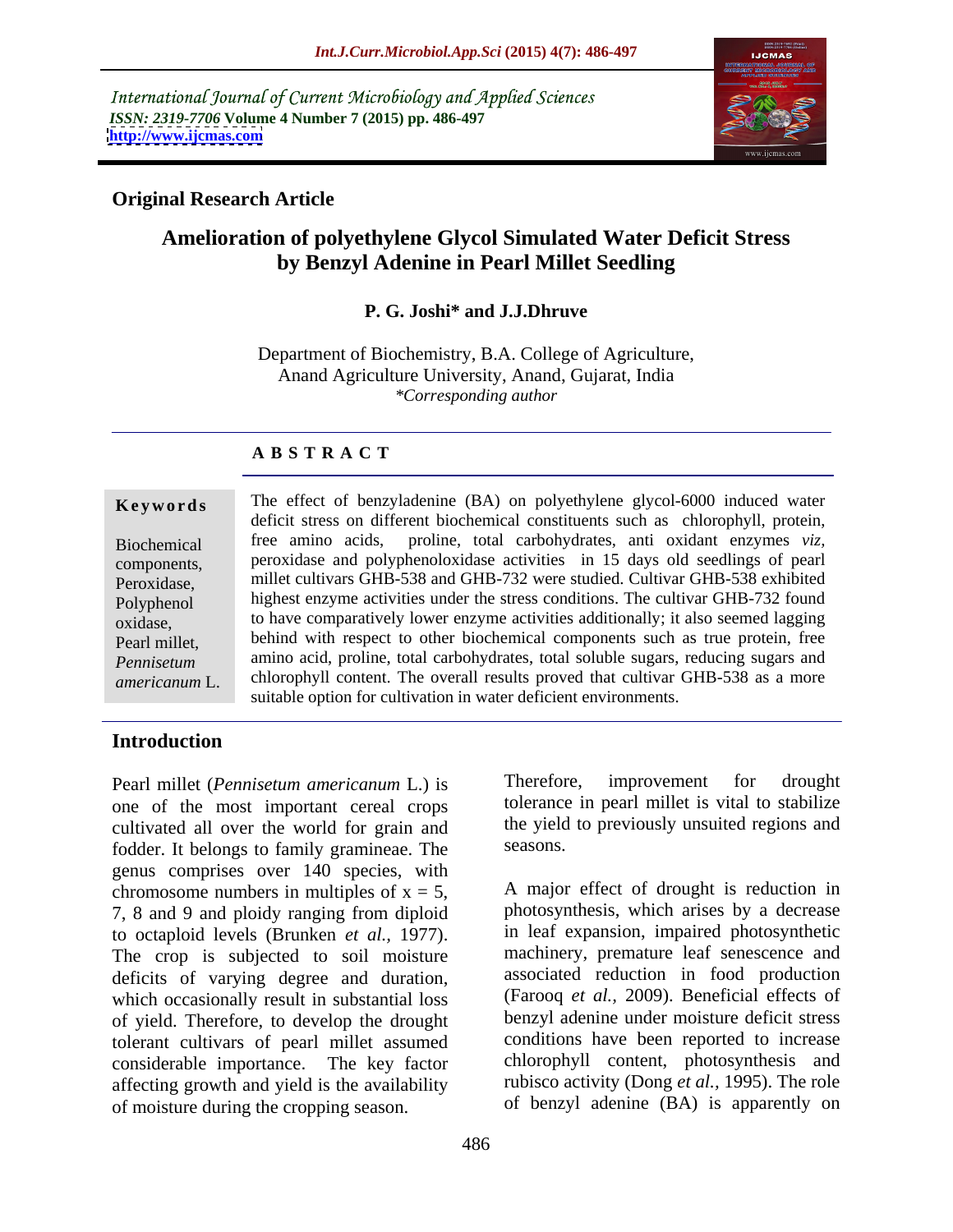regulation of some physiological and biochemical constituents such as true protein metabolic activities in crop plants. The (Lowry *et al.,* 1951), free amino acid research on drought resistance has been very (Vijayalakshmi *et al.,* 2000), proline (Bates slow and its success through plant breeding *et al.,* 1973), total carbohydrates (Sadasivam seems very difficult in near future. Attempts and Manickam, 1996), total soluble sugars were, therefore, made in the present (Dubois *et al.,* 1956), reducing sugars experiment on to study the effects of benzyl (Somgyi, 1952), anti oxidant enzymes i.e. adenine and PEG induced stress on peroxidase (Deshmukh and Dhumal, 2005) chlorophyll content, protein, free amino acid, proline, total carbohydrates in pearl millet cultivars anti oxidant enzymes *viz,*  peroxidase and polyphenoloxidase in pearl millet cultivars. Prolonged water stress leads **Results and Discussion** to several problems such as decreased water been shown increase plant height, leaf area; water content also increases in groundnut by

Two pearl millet cvs., GHB-538 (resistant) for water stress tolerance and susceptibility soaking treatment. It can be concluded from with 25 ppm BA for one hour. A sum of eight treatments  $(T_1 -$  Control,  $T_2$  - PEG-BA (25 ppm) for 1h,  $T_6$  - Seed treatment with BA (25 ppm) + PEG (10%),  $T_7$  - Seed treatment with BA  $(25 ppm) + PEG (15%)$ , cultivars.  $T_8$  - Seed treatment with BA (25 ppm) + PEG (20%),) were applied for present experiment. The seedlings were analysed for

and polyphenoloxidase (Sadasivam and Manickam, 1996), chlorophyll content (Radhika and Thind, 2013).

### **Results and Discussion**

flux, closing of stomata and reduction in Moisture content is an important quality photosynthetic  $CO_2$  fixation and decrease in  $\qquad$  parameter in terms of storage of pearl millet photosynthesis (Bohnert, 2007). BA has grains or definite periods before it is chlorophyll and pigment content also the showed significantly higher mean values proline, carbohydrates, soluble protein, total with treatment  $T_5$  which was at par with amino acid and mineral content (Ashraf  $et$  treatment  $T_1$  i.e. control in resistant CV. *al.,* 2001). Chlorophyll content and relative GHB-538 (Table 1). In seedlings of application of BA (Dhruve and Vakharia, higher moisture content with treatment  $T_5$ 2008). (86.33 %) which was at par with treatment **Materials and Methods** and T<sub>2</sub> (84.22 %). With enhanced water and GHB-732 (susceptible) were examined water deficit stress treatment along with BA in a pot with three replications in completely the above results that the benzyladenine can randomized design pattern. Fifteen days old gave positive response to accumulate the seedlings were subjected to 10, 15 and 20% moisture content in pearl millet seedlings PEG-6000 induced water deficit stress. Prior under water deficit stress condition (Table to this induction of stress seeds were treated 1). Similarly, Noorka and silva (2012) also 6000 (10%),  $T_3$  - PEG- 6000 (15%),  $T_4$  - wheat. The result of Aly and latif (2011) PEG-  $6000$  (20%),  $T_5$  - Seed treatment with also suggested the moisture content may be rendered fit for use. The moisture content susceptible cultivar GHB-732 also showed  $T_1$  (85.30 %),  $T_6$  (84.47 %),  $T_7$  (84.33 %) deficit stress, moisture content was declined. However the moisture content was higher in soaking treatment. It can be concluded from moisture content in pearl millet seedlings reported that water deficit stress played a key role in reducing the moisture content in exhibited a significant decrease in response to water deficit stress treatments in wheat cultivars.

> Protein content pearl millet cultivars, PEG stress treatments and combinations of PEG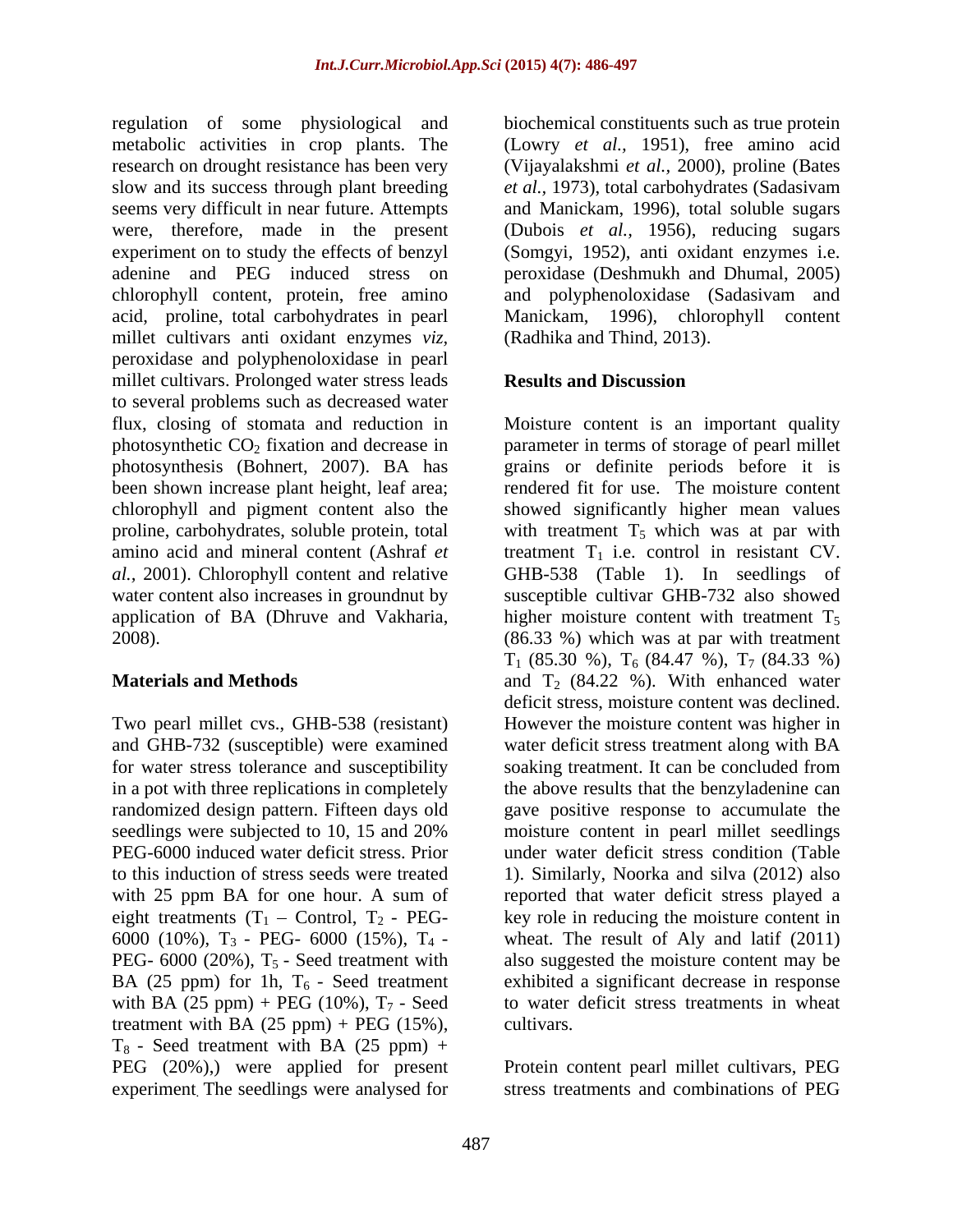and BA stress treatment are depicted in higher in treatment  $T_8$  (1.62%) which was at figure 1S. Among the treatments true protein  $\qquad \qquad$  par with T<sub>7</sub> (1.56 %) in GHB-538 (Fig. 3S). was significantly the highest in treatment  $T_5$ (0.29%) in GHB-538. The combined effect of BA-PEG stress treatments resulted in significantly higher proline concentration in significantly higher protein concentration in Treatment  $T_8$  in GHB-538. Similar trend Treatment  $T_6$  (0.26%) in GHB-538. A was also recorded for GHB-732. However similar trend was also recorded for the proline concentration was higher in susceptible CV. GHB-732. However the protein concentration found higher in GHB-

Delayed leaf senescence was observed in rice due to BA treatment, where the more proline content and showed higher proteolysis is extended by BA revealed by osmotic adjustment capacity. However, the Swider *et al.* (2004). Total free amino acids excessive proline accumulation by drought content in pearl millet cultivars, PEG stress tolerant cultivars may be a result of treatments and combinations of PEG and increased synthesis or decreased degradation BA stress treatment are presented in figure 2S. Among the treatments total FAA were FAA seemed rising with rise in PEG concentrations. Interestingly, the all BA higher in cv. GHB-538 as compared to GHB-732.

treatments proline content was significantly (Table 3). The amount of total soluble

The effect of PEG stress and combined BA- PEG stress treatments showed a GHB-538 as compared to GHB-732.

538 cultivar as compared to GHB-732, Cytokinins may partially ameliorate the coinciding with the results obtained by negative effect of water stress by simulating Radhika and Thind (2013). osmotic adjustment (Gill and Tuteja, 2010). Similar effect found in BA application. Thus the drought tolerant cultivar accumulated (Aly and Latif, 2011).

significantly highest in treatment  $T_8$  Mostajeran and Rahimi-Eichi (2009)  $(0.208%)$  in GHB-538. Treatments,  $T_3$  and revealed that the sugars have been shown to T5 remained at par to each other. The rate of protect the cells during drought**.** Among the FAA was increasing with increasing in treatments total carbohydrates content was concentration of PEG. The combined effect significantly higher in treatment  $T_8$  (1.21%) of PEG stress and BA- PEG stress in GHB-538 which was at par with treatments showed significantly higher treatment  $T_6$ ,  $T_4$ ,  $T_5$  and  $T_3$  (Table 2). The degree of FAA concentration in treatment  $T_8$  amount of total carbohydrates found (0.208 %) in GHB-538. Surprisingly, in case increasing with increase in concentration of of susceptible cultivar (GHB-732) also, the PEG stress. The effect of PEG stress and soaking treatments found related with higher  $\qquad \qquad$  carbohydrates concentration in treatment T<sub>8</sub> accumulation of FAA in both the varieties. in GHB-538. GHB-732 also exhibited However the FAA concentration found similar pattern, but the total carbohydrates Mostajeran and Rahimi-Eichi (2009) combined BA- PEG stress treatments showed significantly higher total concentration was higher in GHB-538.

The FAA may be seem to stimulate the drought stress condition, even sugar flux proline accumulation for deciding tolerance may be signal for metabolic regulation (Patil in given crop species under water deficit and Patil, 2007). Among the treatments total stress stated by Reddy *et al.* (2004) and soluble sugars content was significantly the Bano and Yasmeen, (2010). Among the highest in treatment  $T_8$  (0.65%) in GHB-538 Recently it has been claimed that, under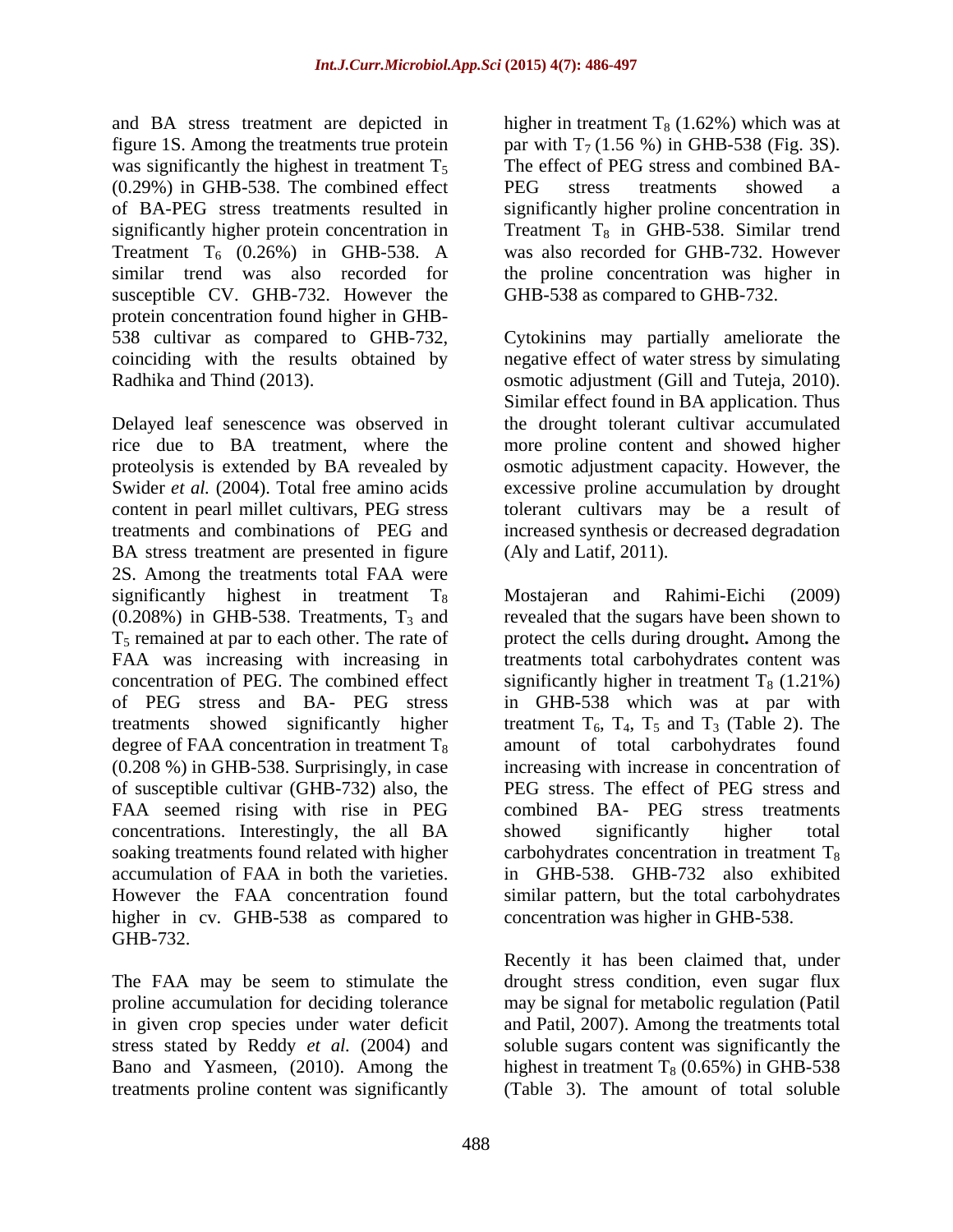$T_8$  in GHB-538 as well as in cultivar GHB-732; however the total soluble sugars

The reducing sugar percent of the pearl millet seedlings obtained from various polyphenol oxidase activity also increased in treatments (Table 4) showed significant  $T_8$  of both the cultivars. The higher values differences. However, the reducing sugars percent found maximum  $T_8$  (1.13%) in compared to GHB-732. GHB-538 cultivar. In case of GHB-732 cultivar, the reducing sugars were recorded Mean Chlorophyll content was the highest in

by activating and deactivating  $H_2O_2.POX;$ produced through dismutation of  $O<sub>2</sub>$ catalysed by SOD (10). Similar studies have already been conducted on groundnut, where protect the plant membrane from free radicals (5). In this study, the activity was 538 (Fig. 4). In seedlings of GHB-732 similar results were observed where reducing the chlorophyll breakdown fw.).

sugars increased with increased PEG stress. The PPO is a mixture of monophenol The effect of PEG stress and combined BA- oxidase and catechol oxidase enzymes that PEG stress treatments showed marked rise is present in nearly all plant tissues. PPO is a in soluble sugars concentration in Treatment part of plant anti oxidative system (8). The concentration was higher in GHB-538.  $\qquad \qquad$  for GHB-538 (0.119  $\Delta A$  min<sup>-1</sup>g<sup>-1</sup> fw) and PPO activities in case of our cultivars seemed significantly lowered in treatment  $T_1$  $^{-1}$   $^{-1}$  fw) and  $g^{-1}$  fw) and  $-1$  fy and fw) and GHB-732 (0.106  $\Delta A$  min<sup>-1</sup>g<sup>-1</sup> fw) cultivars  $^{-1}$  fu) outtings  $g^{-1}$  fw) cultivars  $-1$  full outlivance fw) cultivars (Fig. 5). With rise in PEG concentration the were recorded in cultivar GHB-538 as

higher in treatment  $T_8$  (0.93%). The treatment  $T_5$  (1.47 mg/g) and lowest in combined effect of PEG and BA showed treatment  $T_4$  (0.82 mg/g fw.) for both the significant differences in both the cultivars. cultivars. Among all the treatments, the rise However GHB-538 showed higher reducing in concentration of PEG stresses the sugars content as compared to GHB-732. Chlorophyll content was decreased (Table 5) Treatments  $T_6$ ,  $T_4$ ,  $T_3$  and  $T_5$  remained at par with highly significant differences. Effect to each other. Similar results have also been of BA was examined in combination with demonstrated with wheat showed by different intensities of PEG stresses. Here Radhika and Thind (2013).<br>
With the chlorophyll content was declined<br>
Peroxidase plays an important role in fine<br>
Peroxidase plays an important role in fine<br>
Treatment  $T_1$  and  $T_7$  were recorded at par to regulation of ROS concentration in the cell each other in GHB-538. In case of GHB which is among the major enzymes that  $\qquad$  recorded with treatment  $T_5$  i.e. BA soaked scavenge  $H_2O_2$ . In chloroplasts it is seeds. Treatment  $T_1$  and  $T_6$  were recorded at compared to GHB-732.<br>Mean Chlorophyll content was the highest in also the chlorophyll content was declined with increased PEG concentration. Treatment  $T_1$  and  $T_7$  were recorded at par to 732 highest chlorophyll content was par each other for this cultivar.

the accumulation of peroxidase is known to water stress may be due to decreased increased and higher in treatment  $T_8$  (2.00  $\ldots$  under water stress stated by Ali *et al.* (2011). A min<sup>-1</sup> $g^{-1}$  fw.) which was at par with Previous reports have demonstrated treatment  $T_6$  and  $T_7$  in seedlings of GHB- increased chlorophyll content due to BA maximum and minimum activities of POX increased the cell division, cell elongation, was found for treatment  $T_8 (1.78 \text{ }\Delta \text{A min}^{-1}\text{g}$  increasing the chlorophyll content and <sup>1</sup> fw.) and Treatment T<sub>1</sub> (1.14  $\Delta A$  min<sup>-1</sup>g<sup>-1</sup> delaying the leaf senescence. <sup>-1</sup>g<sup>-1</sup> delaying the leaf senescence. The decreased chlorophyll content under synthesis and increased degradation of chlorophyll content in leaves of pearl millet Previous reports have demonstrated application where the role of BA may be in reducing the chlorophyll breakdown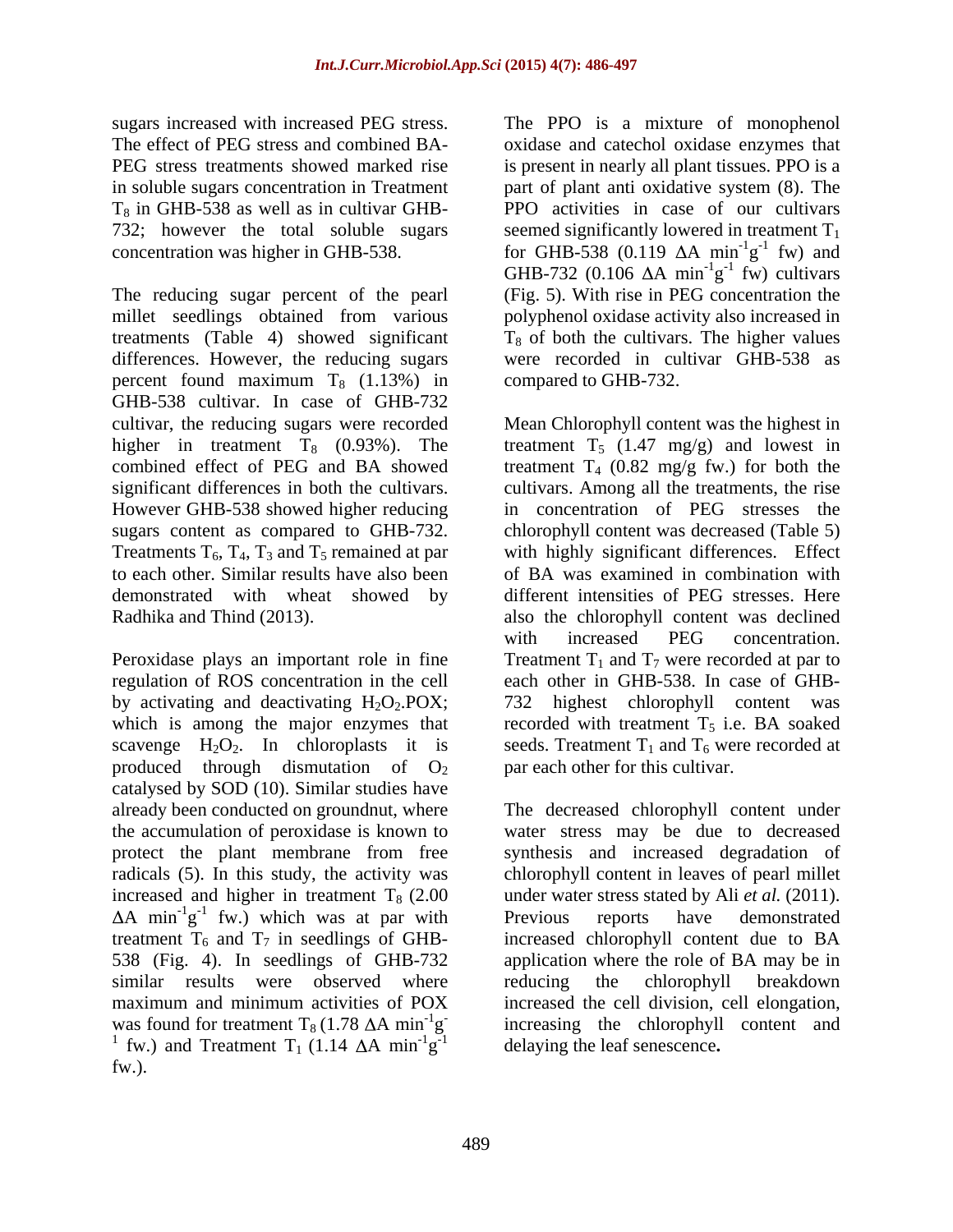|                      |                | Moisture (%)   |
|----------------------|----------------|----------------|
|                      |                |                |
| <b>Treatment</b>     | <b>GHB-538</b> | <b>GHB-732</b> |
| $T_1$ (Control)      | 80.33          | 85.30          |
| $T_2(PEG 10\%)$      | 77.10          | 84.22          |
| $T_3(PEG 15%)$       | 76.17          | 82.77          |
| $T_4$ (PEG 20%)      | 73.63          | 81.67          |
| $T_5$ (BA Soaked)    | 81.50          | 86.33          |
| $T_6(BA + PEG 10%)$  | 78.63          | 84.47          |
| $T_7(BA + PEG 15\%)$ | 78.03          | 84.33          |
| $T_8(BA + PEG 20%)$  | 77.67          | 83.33          |
| $S.Em+$              | 0.65           | 0.72           |
| $C.D$ at 5%          | 1.94           | 2.16           |
| $C.V\%$              | 1.44           | 1.49           |

**Table.1** Combined effects of PEG-induced water deficit stress and benzyladenine (BA) on changes in moisture content in 15 days old seedlings of pearl millet

L,

**Table.2** Combined effects of PEG-induced water deficit stress and benzyladenine (BA) on changes in total carbohydrates content in 15 days old seedlings of pearl millet

|                      |                | <b>Total Carbohydrates (%)</b> |
|----------------------|----------------|--------------------------------|
| <b>Treatment</b>     | <b>GHB-538</b> | <b>GHB-732</b>                 |
| $T_1$ (Control)      | 0.70           | 0.51                           |
| $T_2(PEG 10\%)$      | 0.84           | 0.65                           |
| $T_3(PEG 15%)$       | 0.94           | 0.70                           |
| $T_4$ (PEG 20%)      | 1.00           | 0.82                           |
| $T_5$ (BA Soaked)    | 0.97           | 0.76                           |
| $T_6(BA + PEG 10%)$  | 1.03           | 0.82                           |
| $T_7(BA + PEG 15\%)$ | 1.11           | 0.91                           |
| $T_8(BA + PEG 20%)$  | 1.21           | 0.99                           |
| $S.Em+$              | 0.026          | 0.017                          |
| C.D at $5\%$         | 0.077          | 0.052                          |
| $C.V\%$              | 4.55           | 3.94                           |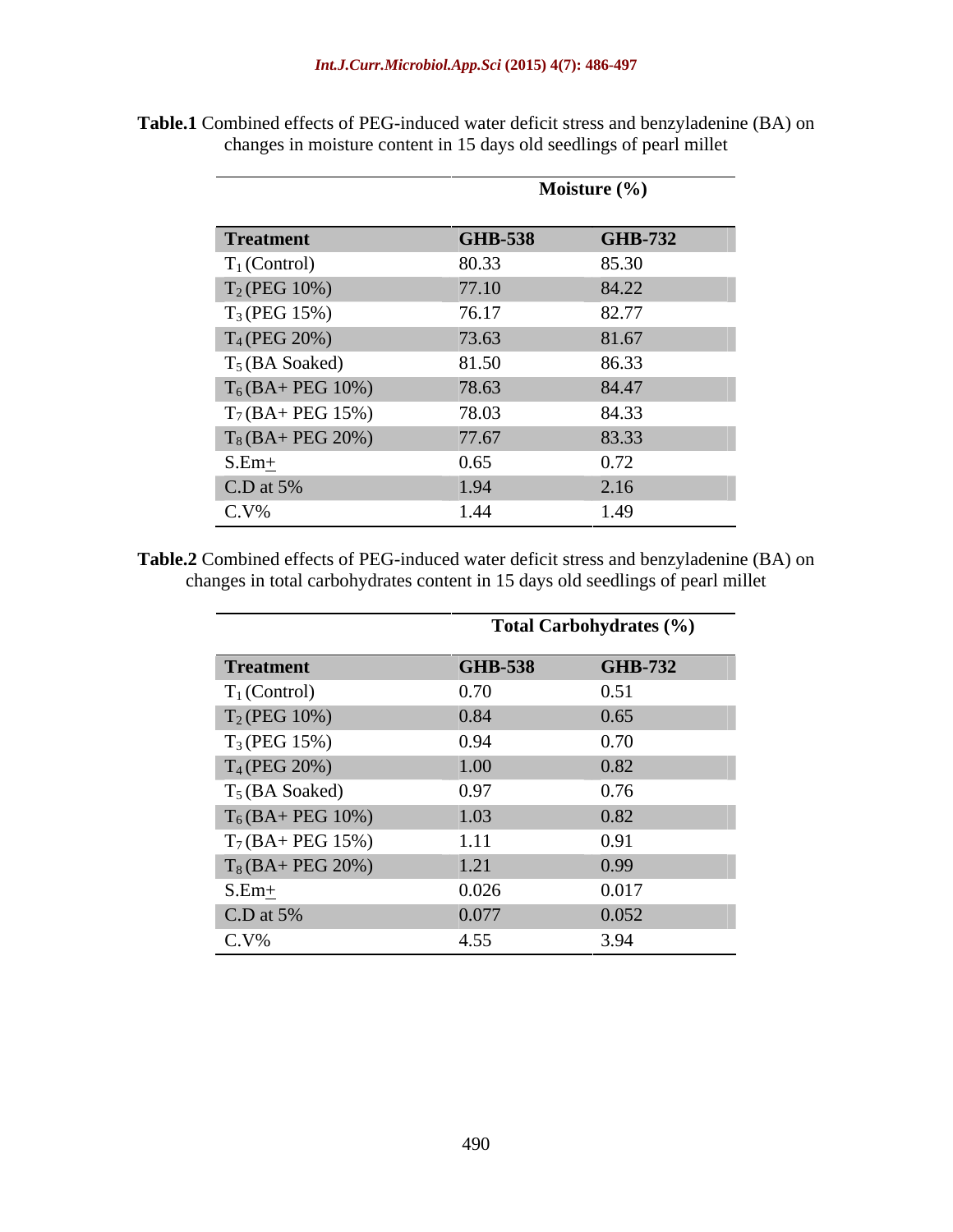|                     |                | <b>Total Soluble Sugars (%)</b> |
|---------------------|----------------|---------------------------------|
| <b>Treatment</b>    | <b>GHB-538</b> | <b>GHB-732</b>                  |
| $T_1$ (Control)     | 0.20           | 0.17                            |
| $T_2(PEG 10%)$      | 0.31           | 0.20                            |
| $T_3(PEG 15%)$      | 0.43           | 0.32                            |
| $T_4$ (PEG 20%)     | 0.56           | 0.41                            |
| $T_5$ (BA Soaked)   | 0.39           | 0.31                            |
| $T_6(BA + PEG 10%)$ | 0.50           | 0.46                            |
| $T_7(BA + PEG 15%)$ | 0.60           | 0.51                            |
| $T_8(BA + PEG 20%)$ | 0.65           | 0.63                            |
| $S.Em+$             | 0.010          | 0.005                           |
| $C.D$ at $5%$       | 0.029          | 0.016                           |
| $C.V\%$             | 3.66           | 2.49                            |

**Table.3** Combined impact of PEG-induced water deficit stress and benzyladenine (BA) on changes in total soluble sugars content in 15 days old seedlings of pearl millet

**Table.4** Combined impact of PEG-induced water deficit stress and benzyladenine (BA) reducing sugars content in 15 days old seedlings of pearl millet

|                     |                | Reducing sugars $(\% )$ |
|---------------------|----------------|-------------------------|
| <b>Treatment</b>    | <b>GHB-538</b> | <b>GHB-732</b>          |
| $T_1$ (Control)     | 0.57           | 0.41                    |
| $T_2(PEG 10\%)$     | 0.69           | 0.53                    |
| $T_3$ (PEG 15%)     | 0.81           | 0.65                    |
| $T_4$ (PEG 20%)     | 0.92           | 0.72                    |
| $T_5$ (BA Soaked)   | 0.83           | 0.63                    |
| $T_6(BA+PEG 10%)$   | 0.94           | 0.71                    |
| $T_7(BA + PEG 15%)$ | 1.03           | 0.83                    |
| $T_8(BA+PEG 20%)$   | 1.13           | 0.93                    |
| $S.Em+$             | 0.02           | 0.02                    |
| $C.D$ at 5%         | 0.06           | 0.06                    |
| $C.V\%$             | 3.92           | 4.77                    |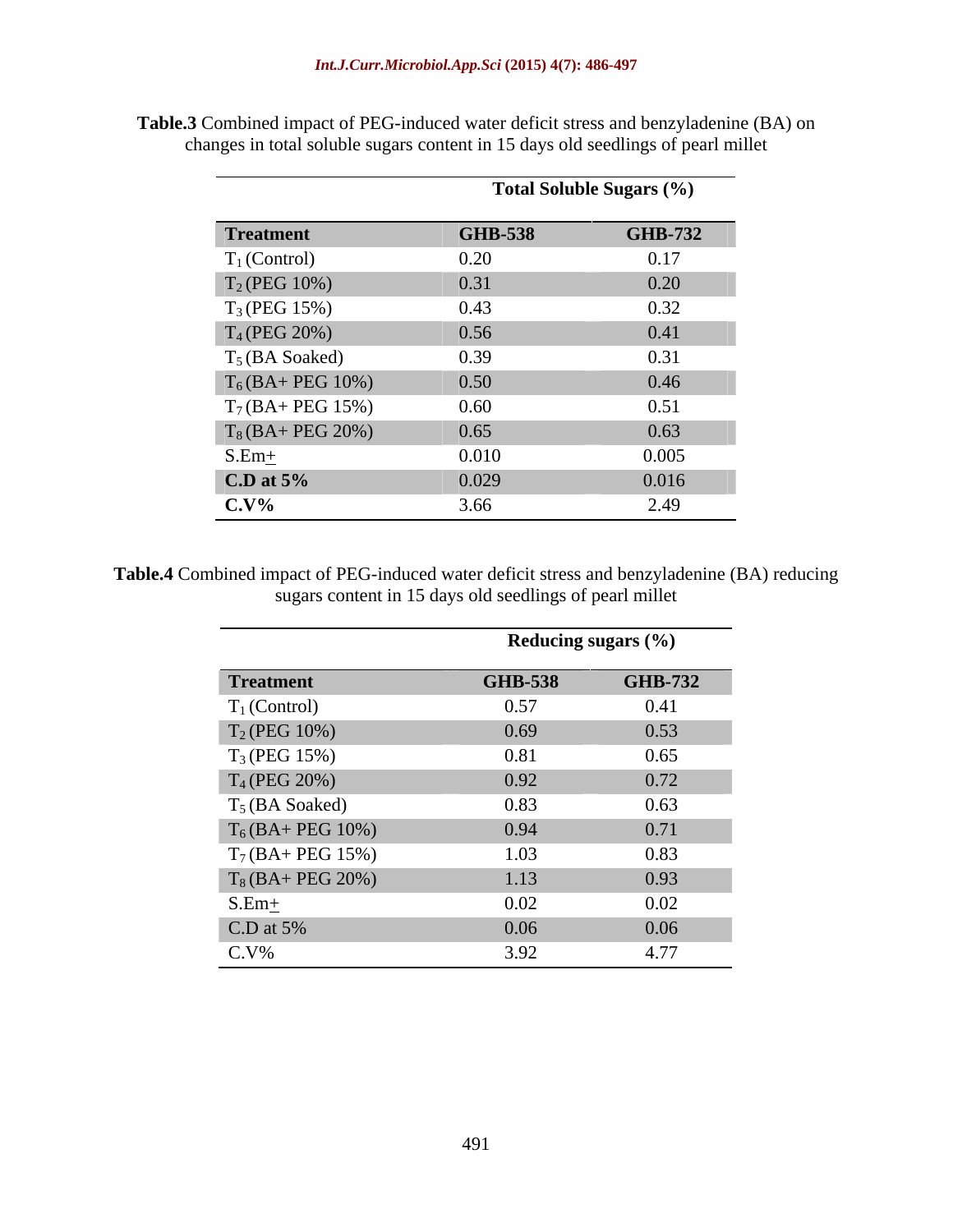|                     | Chlorophyll a (mg/g) |                |
|---------------------|----------------------|----------------|
| <b>Treatment</b>    | <b>GHB-538</b>       | <b>GHB-732</b> |
| $T_1$ (Control)     | 1.28                 | 0.95           |
| $T_2(PEG 10\%)$     | 1.08                 | 0.67           |
| $T_3(PEG 15%)$      | 0.89                 | 0.59           |
| $T_4$ (PEG 20%)     | 0.82                 | 0.43           |
| $T_5$ (BA Soaked)   | 1.47                 | 1.36           |
| $T_6(BA + PEG 10%)$ | 1.27                 | 0.89           |
| $T_7(BA+PEG 15%)$   | 1.17                 | 0.71           |
| $T_8(BA+PEG 20%)$   | 1.06                 | 0.56           |
| $S.Em+$             | 0.02                 | 0.03           |
| $C.D$ at 5%         | 0.07                 | 0.10           |
| $C.V\%$             | 3.47                 | 7.29           |

**Table.5** Combined effects of PEG-induced water deficit stress and benzyl adenine (BA) on changes in chlorophyll a content in 15 days old seedlings of pearl millets

 $\overline{\phantom{a}}$ 

**Table.6** Combined effects of PEG-induced water deficit stress and benzyl adenine (BA) on changes in chlorophyll b content in 15 days old seedlings of pearl millet

|                     | Chlorophyll b (mg/g) |                |
|---------------------|----------------------|----------------|
| <b>Treatment</b>    | <b>GHB-538</b>       | <b>GHB-732</b> |
| $T_1$ (Control)     | 0.98                 | 0.92           |
| $T_2(PEG 10\%)$     | 0.81                 | 0.55           |
| $T_3(PEG 15%)$      | 0.57                 | 0.36           |
| $T_4$ (PEG 20%)     | 0.32                 | 0.28           |
| $T_5$ (BA Soaked)   | 1.18                 | 0.99           |
| $T_6(BA + PEG 10%)$ | 1.09                 | 0.93           |
| $T_7(BA + PEG 15%)$ | 1.03                 | 0.76           |
| $T_8(BA + PEG 20%)$ | 0.93                 | 0.49           |
| $S.Em+$             | 0.05                 | 0.03           |
| $C.D$ at 5%         | 0.14                 | 0.10           |
| $C.V\%$             | 9.05                 | 8.90           |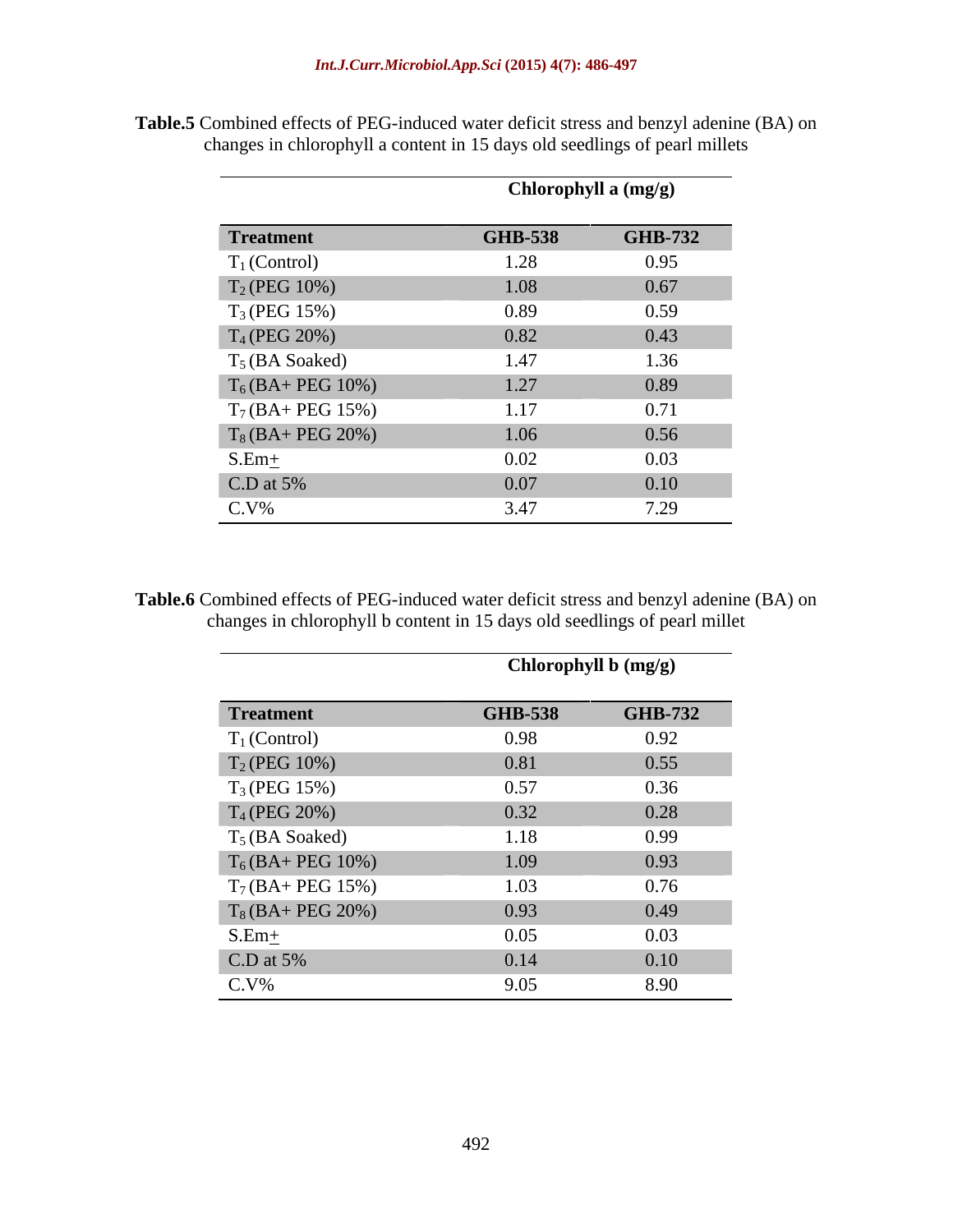|                      | Total Chlorophyll (mg/g) |                |
|----------------------|--------------------------|----------------|
| <b>Treatment</b>     | <b>GHB-538</b>           | <b>GHB-732</b> |
| $T_1$ (Control)      | 2.26                     | 1.87           |
| $T_2(PEG 10\%)$      | 1.89                     | 1.22           |
| $T_3(PEG 15%)$       | 1.47                     | 0.95           |
| $T_4$ (PEG 20%)      | 1.14                     | 0.71           |
| $T_5$ (BA Soaked)    | 2.65                     | 2.35           |
| $T_6(BA + PEG 10%)$  | 2.36                     | 1.83           |
| $T_7(BA + PEG 15\%)$ | 2.20                     | 1.47           |
| $T_8(BA + PEG 20%)$  | 1.99                     | 1.05           |
| $S.Em+$              | 0.05                     | 0.05           |
| $C.D$ at 5%          | 0.14                     | 0.15           |
| $C.V\%$              | 4.16                     | 6.12           |

**Table.7** Combined effects of PEG-induced water deficit stress and benzyl adenine (BA) on changes in chlorophyll b content in 15 days old seedlings of pearl millet

**Fig.1** True protein content in pearl millet seedlings under PEG induced water deficit and BA application

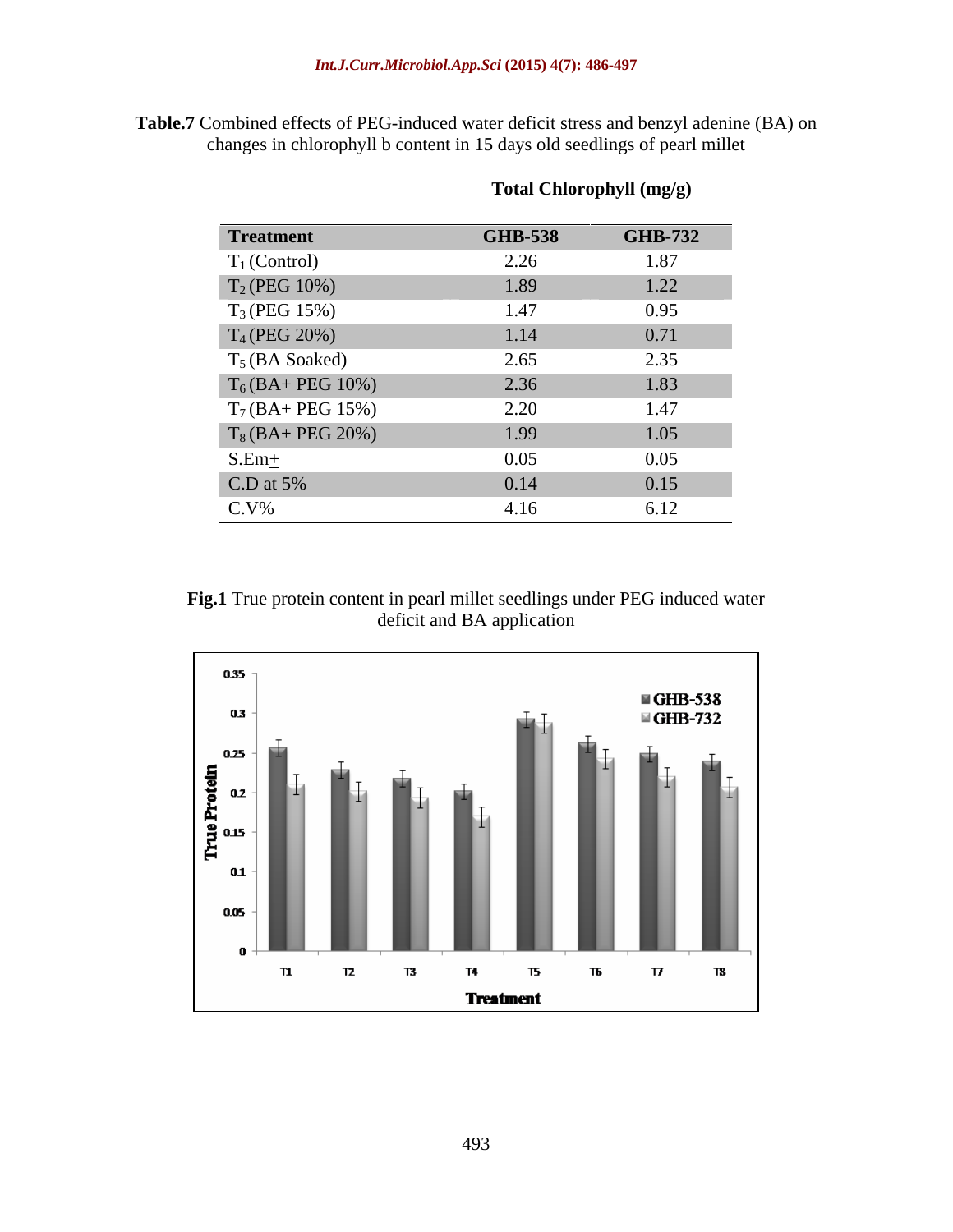**Fig.2** Free amino acids content in pearl millet seedlings under PEG induced water deficit and BA application



**Fig.3** Proline content in pearl millet seedlings under PEG induced water deficit and BA application

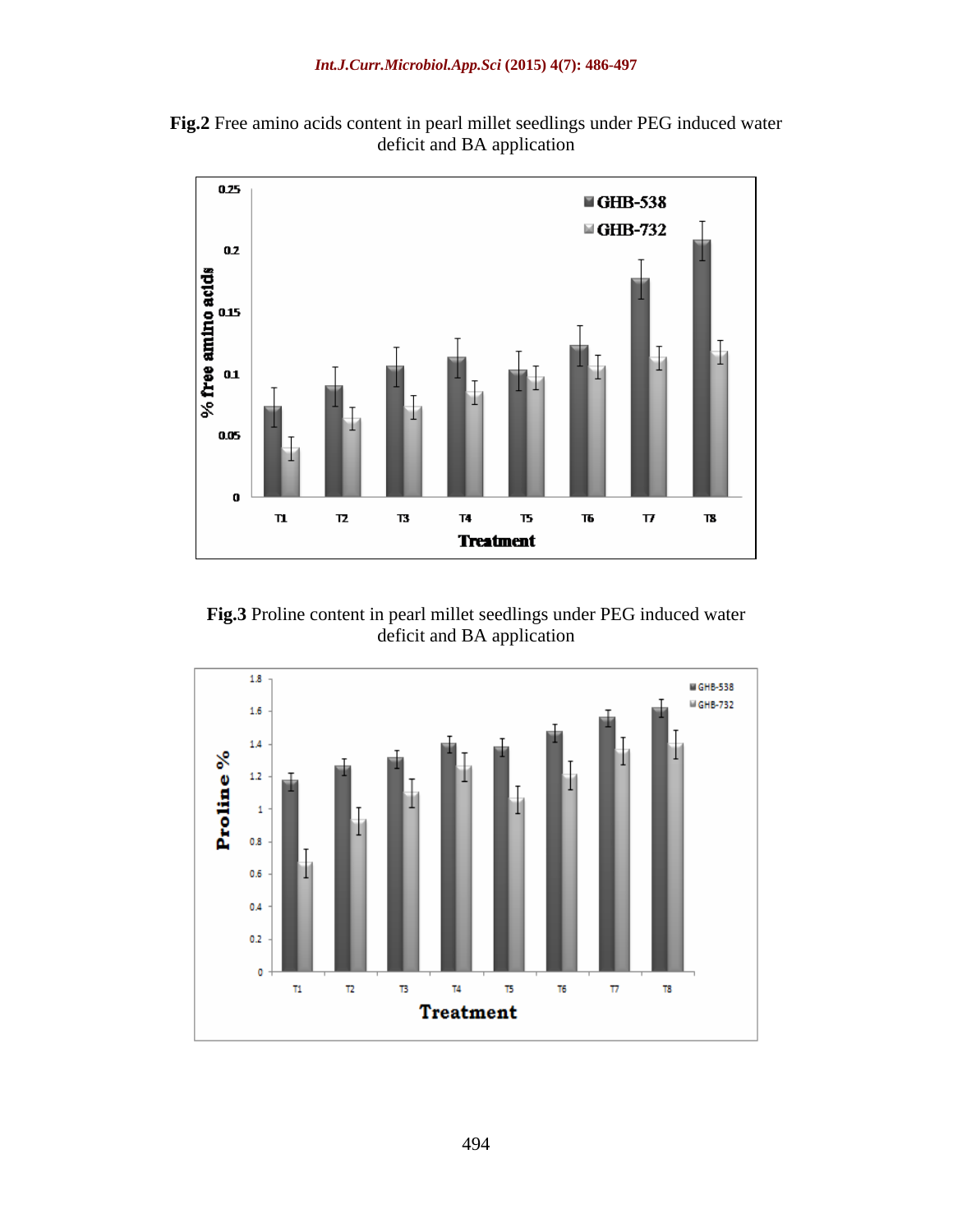**Fig.4** Peroxidase activity in pearl millet seedlings under PEG induced water deficit and BA application



**Fig.5** Polyphenol oxidase activity in pearl millet seedlings under PEG induced water deficit and BA application



was significantly highest (Table 6) in higher chlorophyll b concentration in treatment  $T_5$  (1.18 mg/g) in GHB-538 which was at par with treatment  $T_6$ . The rate of seedlings of GHB-732 also higher chlorophyll b content declined with chlorophyll b content was recorded in chlorophyll b content declined with chlorophyll b content was recorded in increased concentrations of PEG stress. The treatment  $T_5$  (0.99 mg/g) which was at par

Among the treatments chlorophyll b content stress treatments resulted in significantly effect of PEG stress and combined BA- PEG with treatment  $T_1$  (0.92 mg/g) and  $T_6$  (0.93 higher chlorophyll b concentration treatment  $T_5$  in GHB-538. In case of seedlings of GHB-732 also higher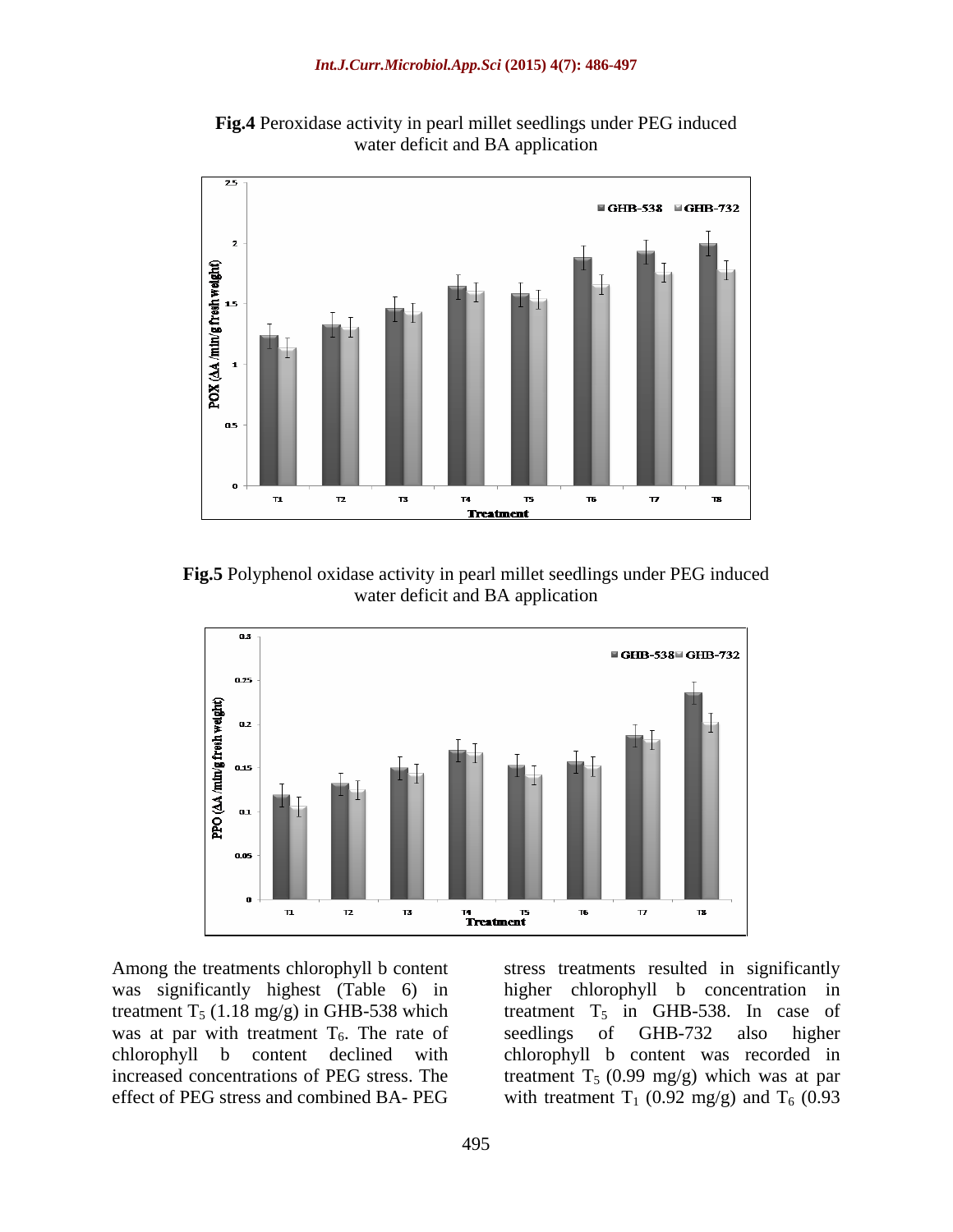mg/g). However the chlorophyll b their valuable suggessions, kind help and concentration was higher in GHB-538 as encouragement throughout the experiment. compared to GHB-732.

Dhruve and Vakharia (2008) stated that upon imposition of drought the chlorophyll Ali, Z., Basra, S.M.A., Munir, H., content declines; but the effect of drought Mahmood, A., Shahida 2011. remains greater with the progress of growth stage. In groundnut, BA soaked seeds followed by water stress treatment at different growth stages are known to prevent the loss of total chlorophyll as compared to water deficit stress. These results also seemed applicable in case of our study as well, where the total chlorophyll content was significantly higher in treatment  $T_5$  genotypes (Triticum aestivum L.)  $(2.65 \text{ mg/g})$  in GHB-538 (Table 7). The rate  $\frac{1}{2}$  grown in-vitro. Roman. Biotech. Lett. of total chlorophyll content declined with  $\frac{5}{16(6)}$ : 6710–6721. increase in concentration of PEG stress. The effect of PEG stress and combined BA- PEG Growth and photosynthetic stress treatments yielded significantly higher total chlorophyll concentration in treatment  $T<sub>5</sub>$  in GHB-538. In case of GHB-732, total chlorophyll content was higher in treatment  $394$  $T_5$  (2.35 mg/g). Treatment  $T_1$ ,  $T_6$ ,  $T_8$  and  $T_3$ remained at par to each other. However the total chlorophyll concentration was stress in wheat. *Pak. J. Bot*., 42 (4): comparatively higher in GHB-538. 2579-2587.

Overall findings in this study concluded that both GHB-538 and GHB-732 show better performance under water deficit stress upon Soil, 39: 205–208. BA treatment. However, the pearl millet cultivar GHB-538 has a superior sciences. John Wiley  $\&$  sons, Inc. Newadaptability to water deficit stress when York Pp. 1-9.

Authors are indebted to Dept. Of Deshmukh, R.N., Dhumal, K.N. 2005. University, Anand for providing laboratory facilities. Authors are also indebted to Dr. J. G. Talati, Dr. N. J.. Patel, Dr. Y. M. Shukla, Mr. Shailesh Ahire and Mr. Jalpesh Patel for

## **References**

- Ali, Z., Basra, S.M.A., Munir, H., Mahmood, A., Shahida 2011. Mitigation of drought stress in maize by natural and synthetic growth promoters. *J. Agric. Soc. Sci., 7:* 56–62.
- Aly, A.A., Latif, H.H. 2011. Differential effects of paclobutrazol on water stress alleviation through electrolyte leakage, phytohormones, reduced glutathione and lipid peroxidation in some wheat genotypes (*Triticum aestivum* L.) grown *in-vitro*. *Roman. Biotech. Lett.*, 16(6): 6710 6721.
- Ashraf, M., Ahmad, A., McNeilly, T. 2001. Growth and photosynthetic charactristics in pearl millet under water stress and different pottasium supply. *Photosynthetica*., 39(3): 389 394.
- Bano, A., Yasmeen, S. 2010. Role of phytohormones under induced drought 2579 2587.
- Bates, L. S., Waldron, R.P., Teare, I.D. 1973. Rapid determination of free proline for water stress studies*. Plant Soil*, 39: 205–208.
- Bohnert, H.J. 2007. Encyclopedia of life York. Pp. 1–9.
- treated with BA-PEG combination. Brunken, J.N., deWet, J.M.J., Harlan, J.R. Acknoledgement domestication of pearl millet. *Econ.* 1977. The morphology and *Bot.*, 31: 163–174.
- Biochemistry, Anand Agricultural Enzyme studies in sorghum cultivars under PEG induced water stress. *Ind. J. Plant Physiol., 10(4): 349–353.* 
	- Dhruve, J.J., Vakharia, D.N. 2008. Groundnut response to benzyladenine under water stress at different